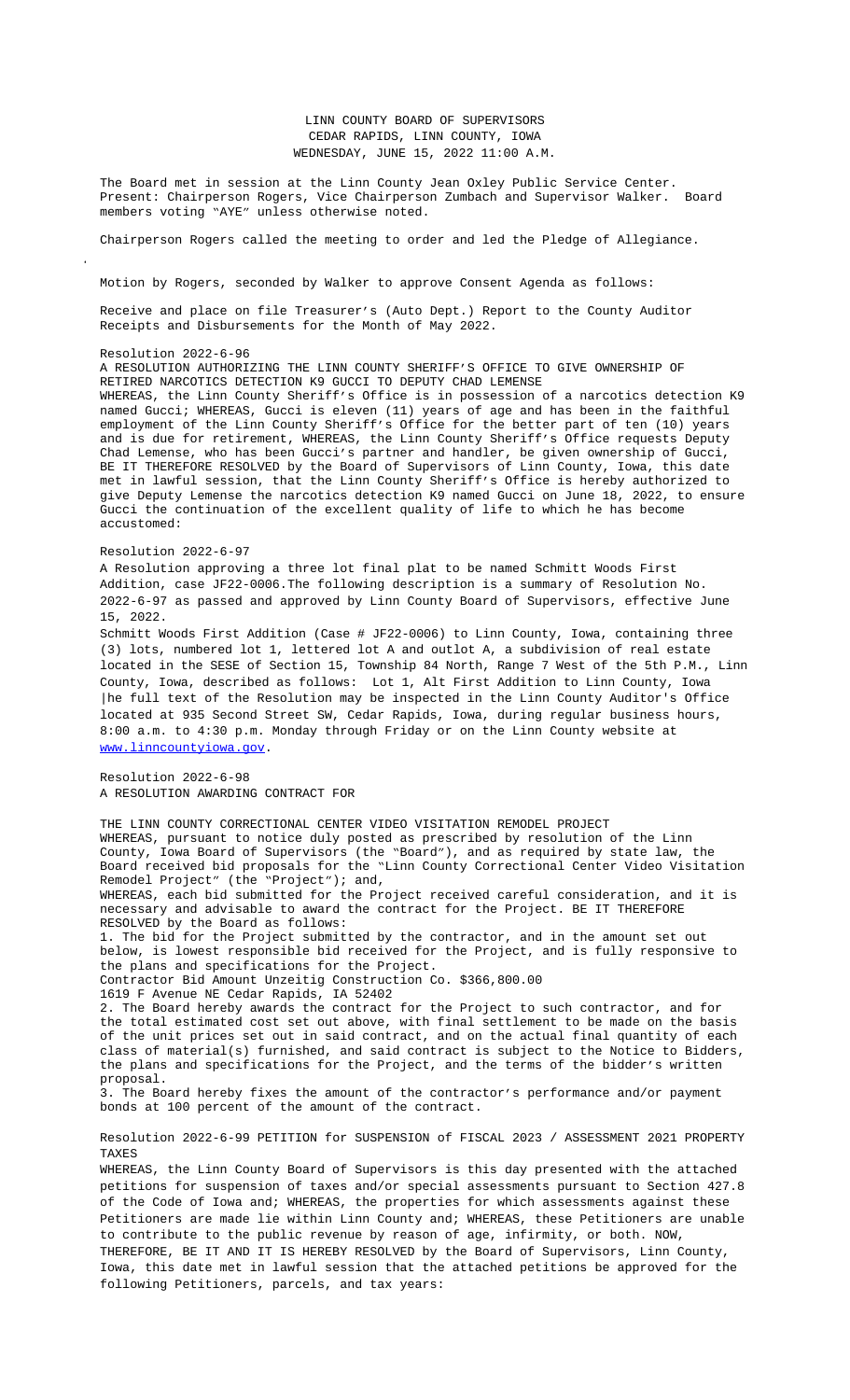against these Petitioners, their polls or estates, for the above parcels for the above tax years as indicated.

Approve and authorize Chair to sign documents pertaining to an agreement with City of Cedar Rapids for a Temporary Construction Easement affecting Linn County property at 800 Walford Rd. SW., namely Linn County Juvenile Detention Center for consideration of \$6,050.00 relating to roadway construction and a new roundabout.

Approve and authorize Chair to sign the Linn County Preservation Fiscal Year 2023 Grant Agreements with the grantees of the Historic Preservation Grant program. The agreements are as follows: Brucemore-\$3,200; Central City Historical Society-\$4,500; Central City Mainstreet-\$3,000; Coggon Community Historical Society-\$3,400; Ely Community History Society - \$3,000; Genealogical Society of Linn County-\$520; Linn County Historical Society, d.b.a. The History Center-\$1,180; Lisbon History Center Foundation-\$5,000; The Friends of the Lisbon Library-\$5,000 for a total of \$28,800.00.

Approve and authorize Chair to sign a certificate of self- insurance to allow Linn County departments and agencies participation at the Linn County Fair June 22 through June 26, 2022.

Approve and authorize Chair to sign an American Rescue Plan Act (ARPA) Subaward Agreement between Linn County and Aging Services for Kingston Hill Residential Care Facility Flooring Replacement in the amount of \$145,000.00.

Approve and authorize Chair to sign an American Rescue Plan Act (ARPA) Subaward [Agreement between Lin](Documents/6-13%20&%206-15%20800%20Walford%20rd%20temporary%20easement%20with%20Cedar%20Rapids.pdf)n County and the City of Bertram for City Water Main Expansion Services in the amount of \$220,000.00

Approve and authorize Chair to sign an American Rescue Plan Act (ARPA) Subaward Agreement between Linn County and the City [of Coggon for Watermain Infrastruct](Documents/6-13%20&%206-15%20FY23%20HPC%20Grant%20Funding%20Recommendations.pdf)ure Project in the amount of \$478,800.00.

Approve and authorize Chair to sign an American Rescue Plan Act (ARPA) Subaward Agreement between Linn County and the Eastern Iowa Health Center for Increasing Access and Opportunity to COVID-19 Education, Vaccinations, and General Medicine for Underserved Populations in the amount of \$500,000.00.

Approve and authorize Chair to sign an American Resc[ue Plan Act \(ARPA\)](Documents/6-15%20LC%20Fair%20Certificate.pdf) Subaward Agreement between Linn County and the Horizons, A Family Service Alliance for Horizons Meals on Wheels in the amount of \$240,000.00.

Approve and authorize Chair to sig[n an American](Documents/6-15%20ARPA%20-%20Aging%20Services.pdf) Rescue Plan Act (ARPA) Subaward Agreement between Linn County and the Horizons, A Family Service Alliance for Horizons Neighborhood Transportation Service in the amount of \$50,000.00.

Approve and authorize Chair to sign a[n American Rescu](Documents/6-15%20ARPA%20-%20Bertram%20-%20signed.pdf)e Plan Act (ARPA) Subaward Agreement between Linn County and the Indian Creek Nature Center for Enhanced Accessibility at Etzel Sugar Grove Farm: Water & Sewer Infrastructure & Farmer Education Workshop in the amount of \$[250,000.00.](Documents/6-15%20ARPA%20-%20Coggon.pdf)

Approve and authorize Chair to sign an American Rescue Plan Act (ARPA) Subaward Agreement between Linn County and Matthew 25 for Healthy Homes, Food, and Neighborhoods Program in the amount o[f \\$250,000.00.](Documents/6-15%20ARPA%20-%20EIHC.pdf)

Approve and authorize Chair to sign an American Rescue Plan Act (ARPA) Subaward Agreement between Linn County and The Arc of East Central Iowa for Better Access, Inclusion, and Recreation for Our Community in the amount of \$250,000.00.

Approve and authorize Chair to sign Agency Agreements for FY23 Linn County Co[mmunity](Documents/6-15%20ARPA%20-%20Horizons%20Meels%20On%20Wheels.pdf)  Services Funded Agency between: •Linn County, Iowa and Aging Services, \$18,921 •Linn County, Iowa and Central City Food Program, \$26,473 •Linn County, Iowa and Dental Health Center of East Central Iowa, \$12,286 •Linn County, Iowa and Eastern Iowa Health Center, \$21,613 •Linn County, Iowa and HACAP, \$32,887 •Linn County, Iowa and Horizons, \$109,953 •Linn County, Iowa and S.A.N.S.I, \$8,123